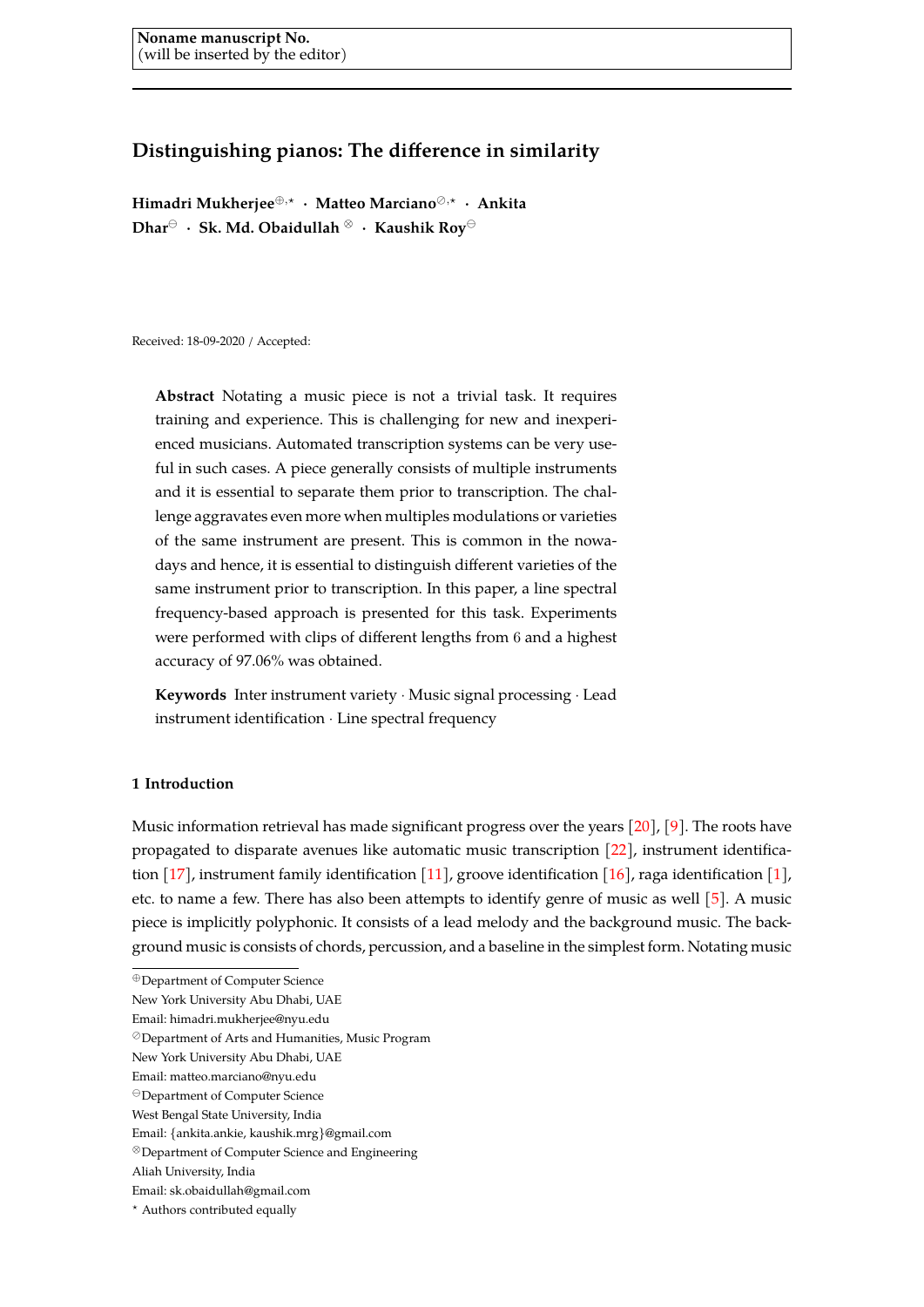piece is not a trivial task and requires experience. This is an extremely important aspect for music practitioners and is one of the primal hurdles for studying music pieces or performing them. Automatically notating a monophonic audio is fairly easy with respect to identifying the played notes at the bare minimum. The problem arises for polyphonic pieces. It is important to identify the sections played by a particular instrument and at times separate it from others in overlapping section. Moreover, different varieties of an instrument are often used in a single piece like different pianos or guitars. This is an extremely challenging task for properly notating pieces in an automatic manner. Most of the available works concentrate on music instrument/ family identification.

Eggink and Brown  $[6]$  presented a missing feature-based approach for music instrument identification. They used the concept of missing feature in a gaussian mixture model and tested it on 2-tone chords. Sushen et al. [\[14\]](#page-6-6) used MFCC along with timbral features for music instrument identification. Experiments were performed for 4 instrument families totalling to 8 instruments including piccolo, saxophone, shenai, flute, sarod, santoor, piano, and guitar. Foomany and Umapathy [\[8\]](#page-6-7) used wavelet-based timescale features for instrument distinction. They reported an accuracy of 85% for distinguishing 13 instruments. Bhalke et al. [\[3\]](#page-6-8) used MFCC-based features from isolated notes. Experiments were performed with 6 different instruments which were classified with a dynamic time warping-based approach. Ashwini and Krishna [\[21\]](#page-7-3) used SVM along with feature selection for distinguishing Indian instruments. Experiments were performed with 7 different instruments and accuracies of 97.1% and 93% were reported without and with feature selection respectively. Giannoulis et al. [\[13\]](#page-6-9) fused shift invariant latent component analysis and polyphonic instrument recognition with the concept of missing features for improving the instrument distinction performance. Essid et al. [\[7\]](#page-6-10) attempted to distinguish instruments from polyphonic music using taxonomy. Experiments were performed on the Jazz genre due to its tendency of combining multitudinous instruments and an average accuracy of 53% was reported. Degawa et al. [\[4\]](#page-6-11) used exemplar-based sparse representation for music instrument recognition. They performed automatic transcription as well for both single and multi instrument scenario. Ghosh et al. [\[12\]](#page-6-12) transformed signals to a spatial 2D representation for distinguishing instruments. This was followed by classification with decision tree. They reported an accuracies of 84.02% for 9 different instruments. Shreevarhsa et al. [\[19\]](#page-7-4) presented a system with CNN for distinguishing 8 different musical instruments. Their study also involved MFCC, and zero-crossing-based features. Mousavi and Prasath [\[15\]](#page-6-13) used disparate features like MFCC, roll-off, spectral centroid, zero crossing rate, and entropy enregy for distinguishing Persian music instruments. Experiments were performed with 7 different instruments namely Tar, Ney, Santoor, Kamancheh, Ud, Sitar, and Tonbak. They used fuzzy entropy measure coupled with multilayer neural networks and reported an accuracy of 82.5%. Ajaykumar and Rajan [\[2\]](#page-6-14) combined gaussian mixture model with deep neural network for identifying dominant instrument in polyphonic music. An accuracy of 93.20% was reported using this approach.

There has been disparate works towards music instrument identification. However, identifying different varieties of a single instrument has not been explored. This is important for proper transcription of a piece in automatic manner at track level. This is because, a piece often consists of multiple varieties of a single instrument to enhance the listening experience. In this paper, line spectral frequencies have been utilized for this purpose. The proposed technique was tested with disparate varities of piano which is one of the most popular instruments in a composition both in the acoustic and synthesized form.

In the rest of the paper, the dataset is detailed in Section [2](#page-2-0) followed by the proposed technique in Section [3.1.](#page-3-0) The results are discussed in Section [4](#page-4-0) and finally we have concluded in Section [5.](#page-6-15)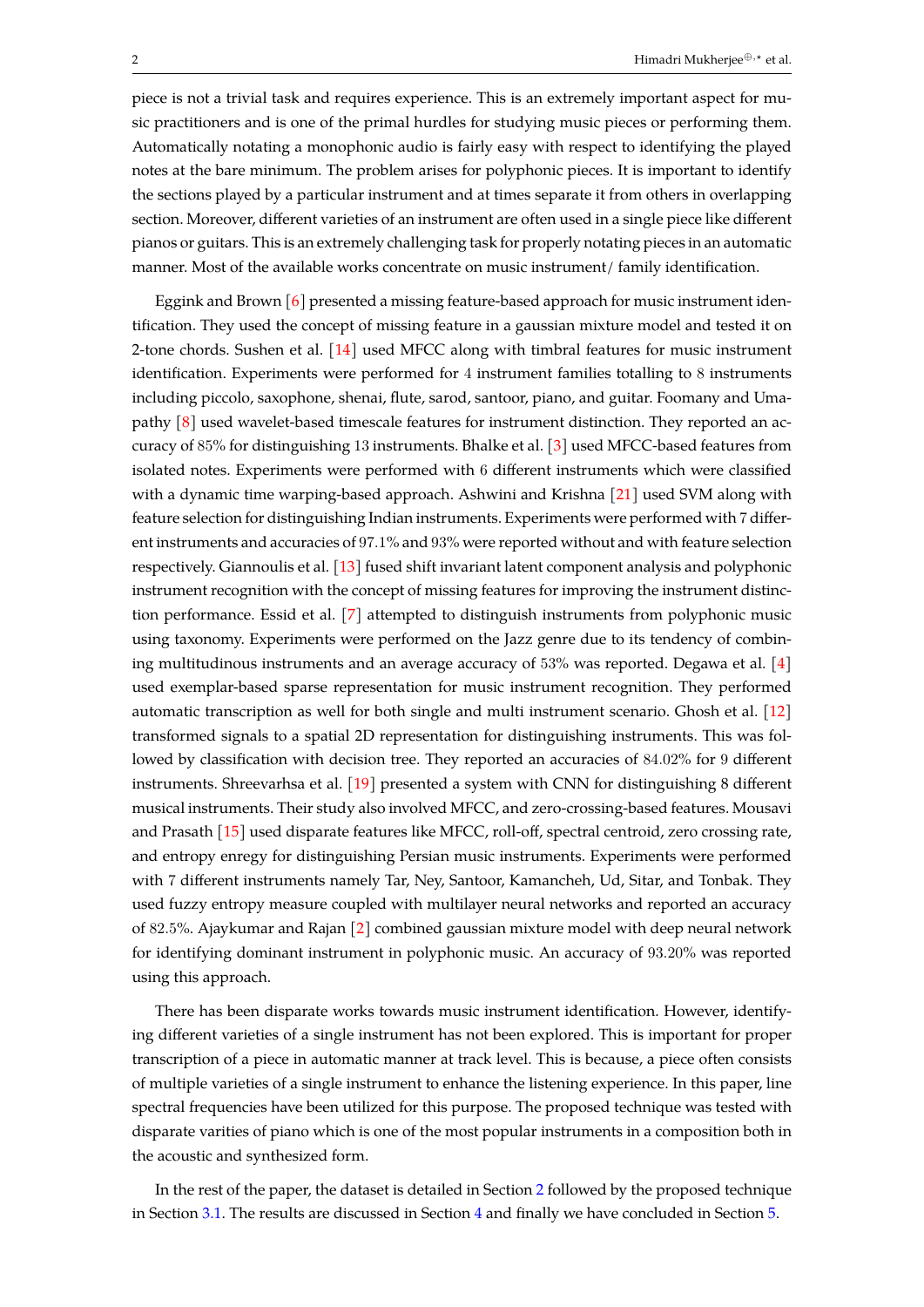| Dataset | # Clips |  |
|---------|---------|--|
| $D_1$   | 1134    |  |
| $D_2$   | 567     |  |
| $D_3$   | 379     |  |
| $D_4$   | 285     |  |
| $D_5$   | 228     |  |

## <span id="page-2-1"></span>Table 1: Number of clips in each of the engendered datasets

### <span id="page-2-0"></span>**2 Dataset description**

In this experiment, a dataset of 6 different pianos was used. Each of the pianos were used to play 5 songs. The songs consisted of different dynamics like crescendo and diminuendo and playing styles like staccato, legato, and cantabile. The songs were used to generate 5 datasets having clips of different lengths from 1-5 seconds. The number of clips in each of the datasets is presented in Table [1.](#page-2-1) There were disparate sections in the pieces which were similar to one another and were in the same key as well. The audios were stored in .wav format at a bitrate of 44100 Hz. All the clips were polyphonic where the diparate layers were played using the same piano which led to resonating effect at times. The percussion sections were ignored while putting together the data. The pianos ranged from acoustic type to electric type There was significant similarity in the tones which is often the case in real World scenarios. The pieces also had distinct notation and time signatures along with the dynamics. This ensured both high intra class difference and interclass similarity. The spectral representation and waveform for a 5 second clip for all the 6 pianos is presented in Figure [1.](#page-2-2) It is observed that although the same clip was played in terms of notes, tempo, and dynamics but their representations are different. This is primarily due to the timbre variance of the pianos. There was variation in the amount of sustain, loudness, and brightness as well.



<span id="page-2-2"></span>Fig. 1: Spectral and waveform-based representation of a 5 second long clip for the different pianos.

#### **3 Proposed method**

## 3.1 Feature extraction

Initially, the audio signals were split into shorter segments for proper characterization. This was done to avoid high variations which is generally observed across the entirety of an audio signal. The signals were split into chunks of 256 points with an overlap of 25%. Thereafter, the segments were subjected to hamming window as presented in Equation [1.](#page-3-0) This was done to avoid jitters post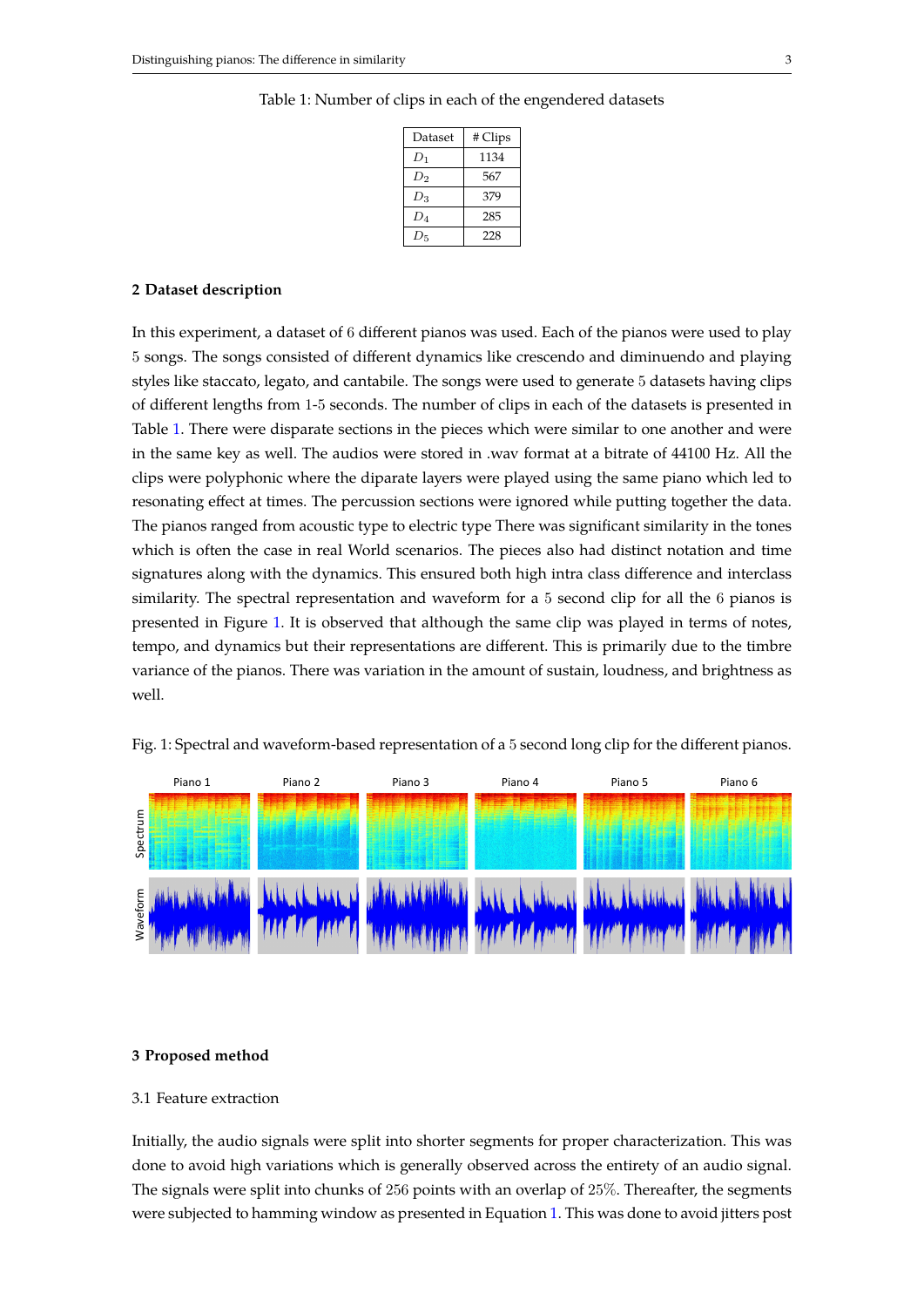framing which interfere with frequency-based analysis.

<span id="page-3-0"></span>
$$
H(n) = 0.54 - 0.46 \cos\left(\frac{2\pi n}{N - 1}\right),\tag{1}
$$

where *N* denotes frame size and  $n \in [1, N]$ .

This was followed by extraction of Line Spectral Frequency [\[18\]](#page-7-5)-based features. This is a technique of representing Linear Predictive Coefficients (LPC) and offers which ensures higher interpolation and better quantization. Here, an audio signal is considered as the output of a filter  $H(z)$ whose inverse is  $A(z)$  (Equation [2\)](#page-3-1).

<span id="page-3-1"></span>
$$
A(z) = 1 + a_1 z^{-1} + a_2 z^{-2} + a_3 z^{-3} + \dots + a_M z^{-M},
$$
\n(2)

where  $a_{1,...M}$  are the LPCs up to the order M.  $A(z)$  is decomposed into 2 polynomials  $A_1(z)$  and  $A_2(z)$  (Equations [3](#page-3-2) and [4\)](#page-3-3) whose roots are constitute LSF.

<span id="page-3-2"></span>
$$
A_1(z) = A(z) + z^{-(M+1)}A(z^{-1})
$$
\n(3)

<span id="page-3-3"></span>
$$
A_2(z) = A(z) - z^{-(M+1)}A(z^{-1})
$$
\n(4)

Since features were extracted in the frame level, so feature dimensions vary with the length of clips. Though the number of coefficients per frame remain constant (bands) but the variation is introduced by the disparity in number of frames. This is a primal challenge in processing audio signals as in real World audio signals are of disparate lengths. To get an even dimensional feature and also to capture band level information, mean and standard deviation for every band across all the frames was computed and used as features. This produced a feature whose dimension was dependent on the number of extracted dimensions and not on the clip length thereby evening the dimension. In this experiment, 5-25 dimensional features were extracted with a step of 5.

## 3.2 Classification

A multi layer perceptron-based classifier  $\lceil 10 \rceil$  was used in the present experiment. It is an addon of feed forward neural network consisting of 3 types of layers - the input layer, hidden layer and output layer. The input layer acquires the input signal to be processed (features). The job of prediction and classification is carried out by the output layer. An appropriate number of hidden layers are allocated in between the input and output layer where the main computation of the architecture lies. Similar to the feed forward network, the data moves in the forward direction from the input to output layer. The neurons are trained with the back propagation learning algorithm. Multi-layer perceptron are formed to estimate any continuous function and can give solution to the problems that are not linearly separable.

The calculations involved at each neuron in the output and hidden layer are as discussed below: The input layer, consists of a set of neurons  $n_i$  where  $n_i \in \{n_1, n_2, ..., n_k\}$  denoting the input features. Here,  $k$  is the feature dimension. Each neuron in the hidden layer converts the values from the previous layer with a weighted linear summation:  $w_1n_1 + w_2n_2 + \cdots + w_kn_k$ , followed by a non-linear activation function. The output layer obtains the values from the last hidden layer and changes them into output values. It basically gives the probability of belongingness of an instance to every class. The number of neurons in the output layer are same as that of the classes. Here, the network was initially trained with a batch size of 100 instances for 500 iterations. The momentum value was set to 0.2 and the learning rate was set to 0.3.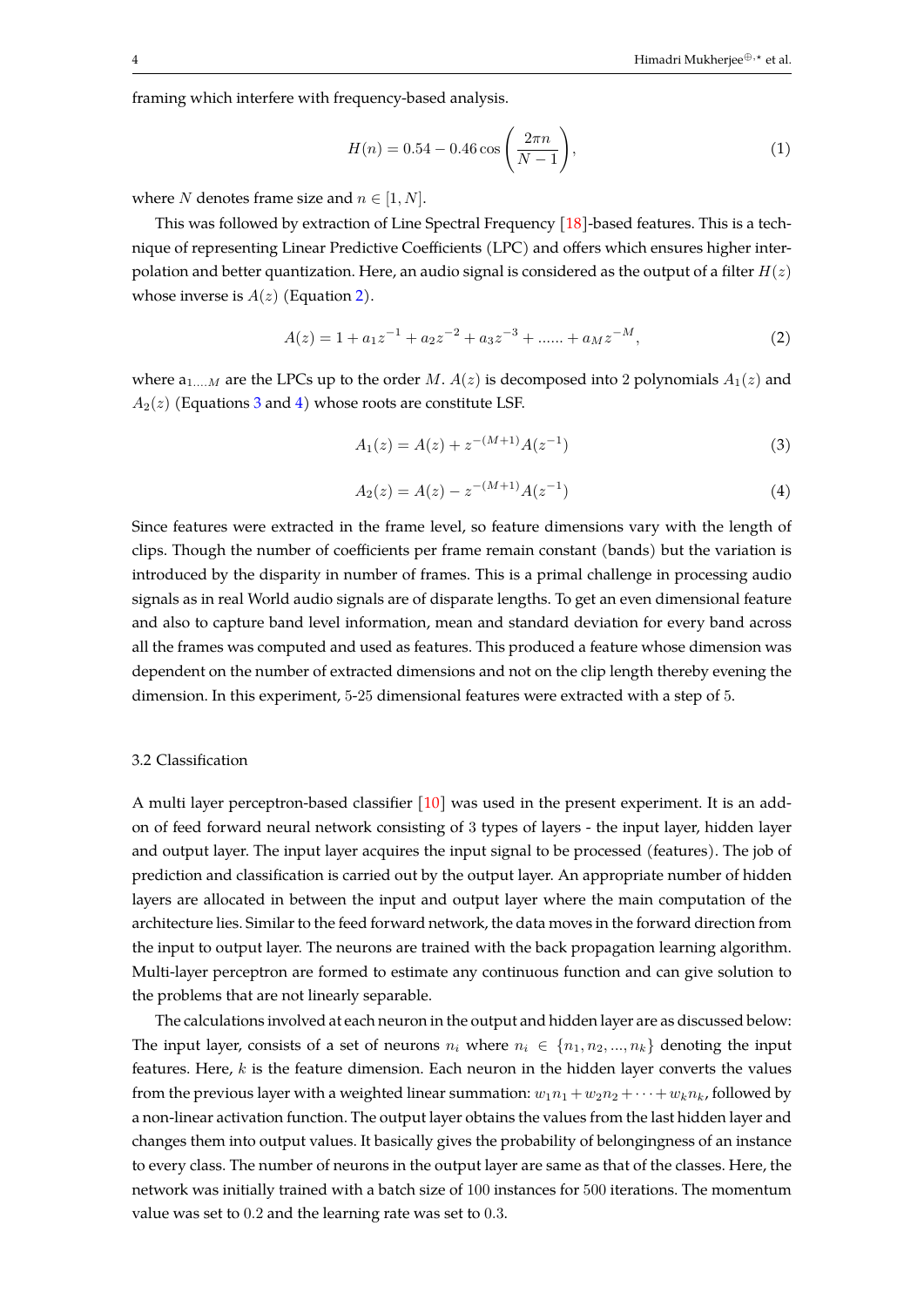## <span id="page-4-0"></span>**4 Results and analysis**

Initially, each of the 5-25 dimensional feature sets from datasets  $D_1$ - $D_5$  were supplied to the multi layer perceptron whose results are tabulated in Table [2.](#page-4-1) 5 fold cross validation was used to evaluate the system. The best performance was obtained for  $D_2$  with 20 dimensional features. The intercalss confusions is presented in Table [3.](#page-4-2)

| Feature   | Time (seconds) |       |       |       |       |
|-----------|----------------|-------|-------|-------|-------|
| dimension | 1              | 2     | 3     |       | .5    |
| 5         | 86.1           | 88.21 | 90.28 | 89.53 | 91.67 |
| 10        | 93.47          | 95.06 | 95.47 | 94.74 | 95.25 |
| 15        | 96.15          | 96.5  | 96.39 | 96.14 | 96.27 |
| 20        | 96.65          | 96.85 | 96.61 | 96.37 | 96.2  |
| 25        | 96.71          | 96.8  | 96.61 | 96.55 | 96.2  |

<span id="page-4-1"></span>Table 2: Performance of different feature dimensions for disparate datasets.

<span id="page-4-2"></span>Table 3: Interclass confusions for  $D_2$  with 20 dimensional features.

|                |                | $\overline{2}$ | 3   | 4   | 5              | 6   |
|----------------|----------------|----------------|-----|-----|----------------|-----|
| $\mathbf{1}$   | 557            |                | 6   | 0   | 0              | 3   |
| $\overline{2}$ | $\overline{2}$ | 555            |     | 5   | 0              |     |
| 3              | 6              | 4              | 553 | 2   | 0              | 2   |
| 4              | ±              | 4              | 3   | 546 | $\overline{2}$ | 8   |
| 5              | 2              | 5              | 4   |     | 544            | 5   |
| 6              | 8              |                | 5   | 3   | 10             | 540 |

The best individual accuracy of 98.24% was obtained for piano 1 followed by piano 2 (97.88%). The least accuracy was obtained for piano 6 (95.24%). Pianos 5 and 6 was also among the most confused pair where 15 clips were confused among each other. The sound of these 2 pianos was very close to each other which is a probable cause for such confusions.

The best performing combination  $(D_2 \text{ with } 20\text{-dimensional features})$  was carried forward for the next phase of experiments. The learning rate was varied from 0.1-0.5 and the best performance was obtained for 0.2 whose interclass confusions is presented in Table [5.](#page-5-0) In this case, 2 more clips for the 1<sup>st</sup> piano was misclassified as compared to the default setup. In the case of piano 2, 3, 6 1, 6, and 2 more clips respectively were correctly classified. In the case of piano 4 and 5, there were 2 less correct classifications as compared to the default setup.

Table 4: Performance for different learning rates using 20 dimensional features on  $D_2$ .

| Learning Rate $\vert 0.1 \vert$                                 | 0.2 | $\perp$ 0.3 | $\vert 0.4 \vert$ | 10.5 |
|-----------------------------------------------------------------|-----|-------------|-------------------|------|
| Accuracy $\binom{9}{0}$   96.85   96.94   96.85   96.88   96.85 |     |             |                   |      |

The training iterations was also increased beyond the default of 500 whose results are presented in Table [6.](#page-5-1) In this case, the learning rate was fixed at the default value. The interclass confusions is presented in Table [7.](#page-5-2) The performance for piano 1, 4, and 5 was similar to that of the default parameter setup. In the case of piano 6 a slight improvement was observed. However, the best individual accuracy for piano 3 was obtained for a learning rate of 0.2 with 500 training iterations.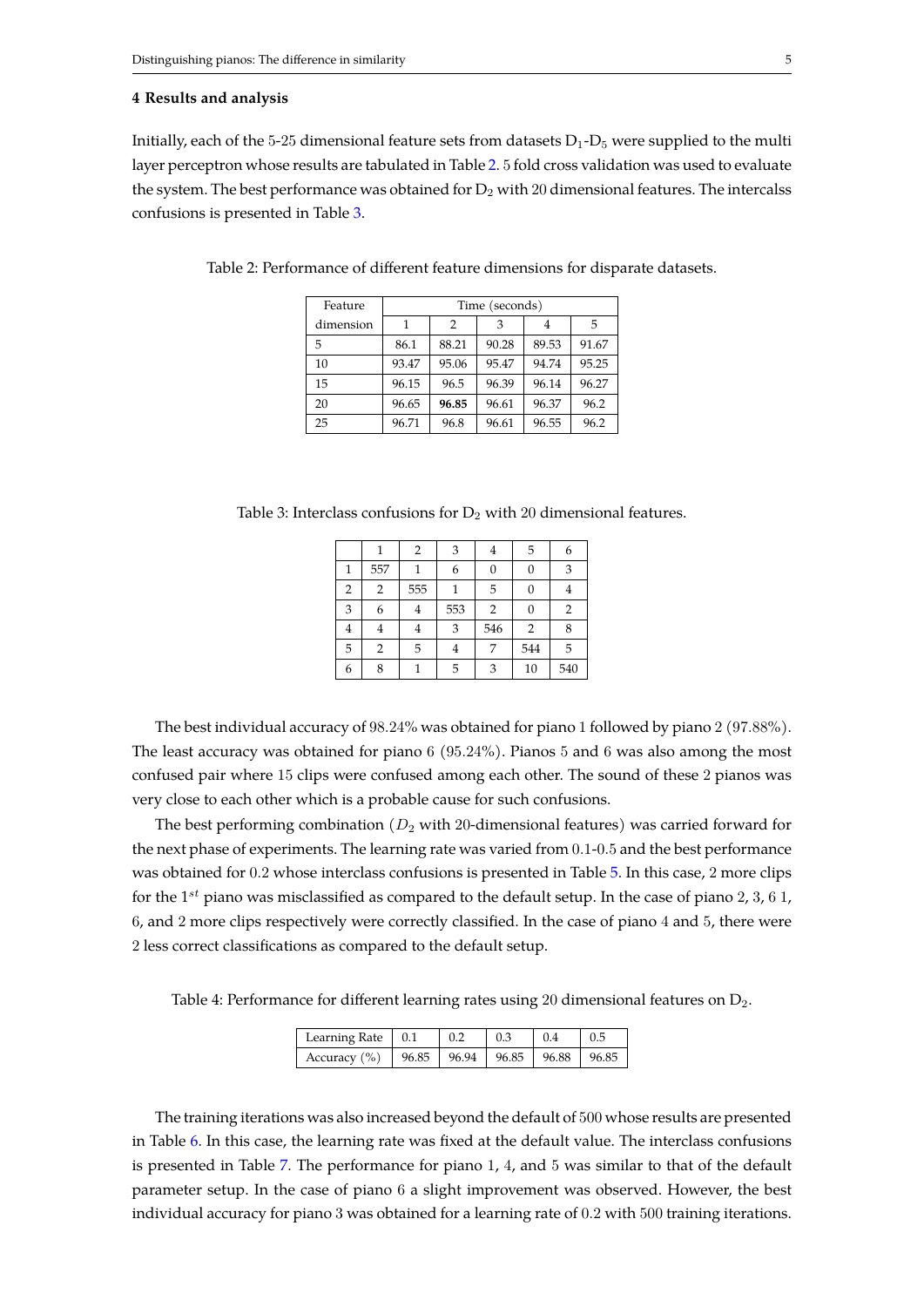|                |     | $\overline{2}$ | 3   | 4   | 5   | 6   |
|----------------|-----|----------------|-----|-----|-----|-----|
| 1              | 555 | 3              | 7   | 0   | 0   | 2   |
| $\overline{2}$ | 0   | 556            | 2   | 5   |     | 3   |
| 3              | 4   | 3              | 559 | 0   |     |     |
| $\overline{4}$ |     | 4              | 8   | 544 | 3   | 7   |
| 5              |     | 7              | 9   | 3   | 542 | 5   |
| 6              | 9   | 2              | 6   | 3   | 5   | 542 |

<span id="page-5-0"></span>Table 5: Interclass confusions for a learning rate of  $0.2$  on  $D_2$  with 20-dimensional features.

THe best learning rate (0.2 along with training iteration 1000 iterations) was combined and a lower accuracy of 97% was obtained.

<span id="page-5-1"></span>Table 6: Performance of different training iterations for  $D_2$  with 20-dimensional features.

| Iterations       | റററ   |            |
|------------------|-------|------------|
| Accuracy $(\% )$ | 97.06 | .00<br>97. |

<span id="page-5-2"></span>Table 7: Interclass confusions for 1000 iterations on  $D_2$  with 20-dimensional features.

|   |                | 2   | 3   | 4              | 5              | 6   |
|---|----------------|-----|-----|----------------|----------------|-----|
| 1 | 557            | 3   | 5   | 0              | 0              | 2   |
| 2 | $\overline{2}$ | 555 |     | 5              | 0              |     |
| 3 | 6              | 2   | 556 | $\overline{2}$ | 0              |     |
| 4 | $\overline{2}$ | 6   | 3   | 546            | $\overline{2}$ |     |
| 5 | $\overline{2}$ | 4   | 5   | 7              | 544            | 5   |
| 6 | 8              | 2   |     | 2              | 7              | 544 |

Several popular classifiers including Naive Bayes, BayesNet, SVM, RBF, Simple logistic, and Random forest were also applied on the 20-dimensional features computed over  $D_2$  whose re-sults are tabulated in Table [8.](#page-5-3) The performance of Random Forest was closest to MLP which was followed by Simple Logistic. Thereafter, a sharp decrease in the classification performance was observed for RBF (16.63% less than MLP). The lowest performance was obtained for Naive Bayes wherein an accuracy of only 69.49% was obtained.

<span id="page-5-3"></span>Table 8: Performance of different for  $D_2$  with 20-dimensional features.

| Classifier      | Accuracy $(\% )$ |
|-----------------|------------------|
| Naive Bayes     | 69.49            |
| BayesNet        | 79.54            |
| <b>SVM</b>      | 75.19            |
| <b>RBF</b>      | 80.92            |
| Simple Logistic | 91.01            |
| Random Forest   | 95.86            |
| MLP             | 97.06            |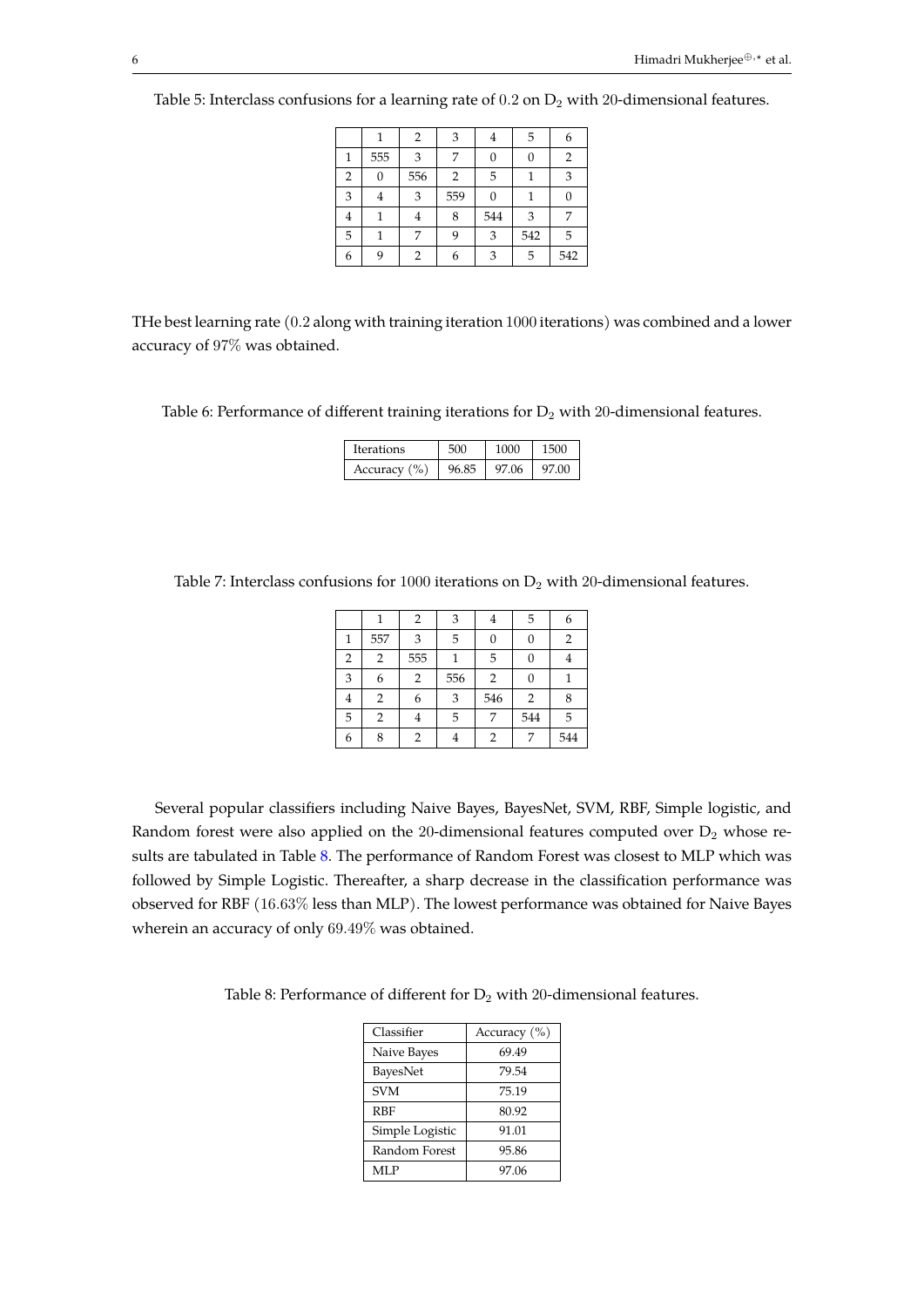# <span id="page-6-15"></span>**5 Conclusion**

In this paper, a system has been presented to distinguish different varieties of a single instrument. This is an important aspect in automatic music transcription due to the presence of multiple varieties of a single instrument in a piece. In future, experiments will be performed with a larger dataset consisting of more instruments. Further, more intra class varieties will be introduced. Experiments will be performed in presence of noise to test the system's performance. Further, the audio clips will be parameterized using other handcrafted features. Different feature reductions will be used as well for reducing the feature dimensions so that the system is deployable in resource constrained scenarios. We also plan to explore deep learning-based approaches for characterizing the instruments. The system will also be equipped with real time processing capability and will be deployed in handheld devices.

# **References**

- <span id="page-6-3"></span>1. Acharya, S., Devalla, V., Amitesh, O., et al.: Analytical comparison of classification models for raga identification in carnatic classical audio. In: Advances in Speech and Music Technology, pp. 211–222. Springer (2021)
- <span id="page-6-14"></span>2. Ajayakumar, R., Rajan, R.: Predominant instrument recognition in polyphonic music using gmm-dnn framework. In: 2020 International Conference on Signal Processing and Communications (SPCOM), pp. 1–5. IEEE (2020)
- <span id="page-6-8"></span>3. Bhalke, D., Rao, C.R., Bormane, D.: Dynamic time warping technique for musical instrument recognition for isolated notes. In: 2011 International Conference on Emerging Trends in Electrical and Computer Technology, pp. 768–771. IEEE (2011)
- <span id="page-6-11"></span>4. Degawa, I., Sato, K., Ikehara, M.: Multipitch estimation and instrument recognition by exemplar-based sparse representation. In: 2013 Asilomar Conference on Signals, Systems and Computers, pp. 560–564. IEEE (2013)
- <span id="page-6-4"></span>5. Dhall, A., Murthy, Y.S., Koolagudi, S.G.: Music genre classification with convolutional neural networks and comparison with f, q, and mel spectrogram-based images. In: Advances in Speech and Music Technology, pp. 235–248. Springer (2021)
- <span id="page-6-5"></span>6. Eggink, J., Brown, G.J.: A missing feature approach to instrument identification in polyphonic music. In: 2003 IEEE International Conference on Acoustics, Speech, and Signal Processing, 2003. Proceedings.(ICASSP'03)., vol. 5, pp. V– 553. IEEE (2003)
- <span id="page-6-10"></span>7. Essid, S., Richard, G., David, B.: Instrument recognition in polyphonic music based on automatic taxonomies. IEEE Transactions on Audio, Speech, and Language Processing **14**(1), 68–80 (2005)
- <span id="page-6-7"></span>8. Foomany, F.H., Umapathy, K.: Classification of music instruments using wavelet-based time-scale features. In: 2013 IEEE International Conference on Multimedia and Expo Workshops (ICMEW), pp. 1–4. IEEE (2013)
- <span id="page-6-0"></span>9. Furner, M., Islam, M.Z., Li, C.T.: Knowledge discovery and visualisation framework using machine learning for music information retrieval from broadcast radio data. Expert Systems with Applications p. 115236 (2021)
- <span id="page-6-16"></span>10. Gardner, M.W., Dorling, S.: Artificial neural networks (the multilayer perceptron)—a review of applications in the atmospheric sciences. Atmospheric environment **32**(14-15), 2627–2636 (1998)
- <span id="page-6-1"></span>11. Ghosh, A., Pal, A., Sil, D., Palit, S.: Music instrument identification based on a 2-d representation. In: 2018 International Conference on Electrical, Electronics, Communication, Computer, and Optimization Techniques (ICEECCOT), pp. 509–513. IEEE (2018)
- <span id="page-6-12"></span>12. Ghosh, A., Pal, A., Sil, D., Palit, S.: Music instrument identification based on a 2-d representation. In: 2018 International Conference on Electrical, Electronics, Communication, Computer, and Optimization Techniques (ICEECCOT), pp. 509–513. IEEE (2018)
- <span id="page-6-9"></span>13. Giannoulis, D., Benetos, E., Klapuri, A., Plumbley, M.D.: Improving instrument recognition in polyphonic music through system integration. In: 2014 IEEE International Conference on Acoustics, Speech and Signal Processing (ICASSP), pp. 5222–5226. IEEE (2014)
- <span id="page-6-6"></span>14. Gulhane, S., Badhe, S., Shirbahadurkar, S.: Cepstral (mfcc) feature and spectral (timbral) features analysis for musical instrument sounds. In: 2018 IEEE global conference on wireless computing and networking (GCWCN), pp. 109–113 (2018)
- <span id="page-6-13"></span>15. Mousavi, S.M.H., Prasath, V.S., Mousavi, S.M.H.: Persian classical music instrument recognition (pcmir) using a novel persian music database. In: 2019 9th International Conference on Computer and Knowledge Engineering (ICCKE), pp. 122–130. IEEE (2019)
- <span id="page-6-2"></span>16. Mukherjee, H., Dhar, A., Obaidullah, S., Santosh, K., Phadikar, S., Roy, K., et al.: Segregating bass grooves from audio: A rotation forest-based approach. In: International Conference on Recent Trends in Image Processing and Pattern Recognition, pp. 363–372. Springer (2020)